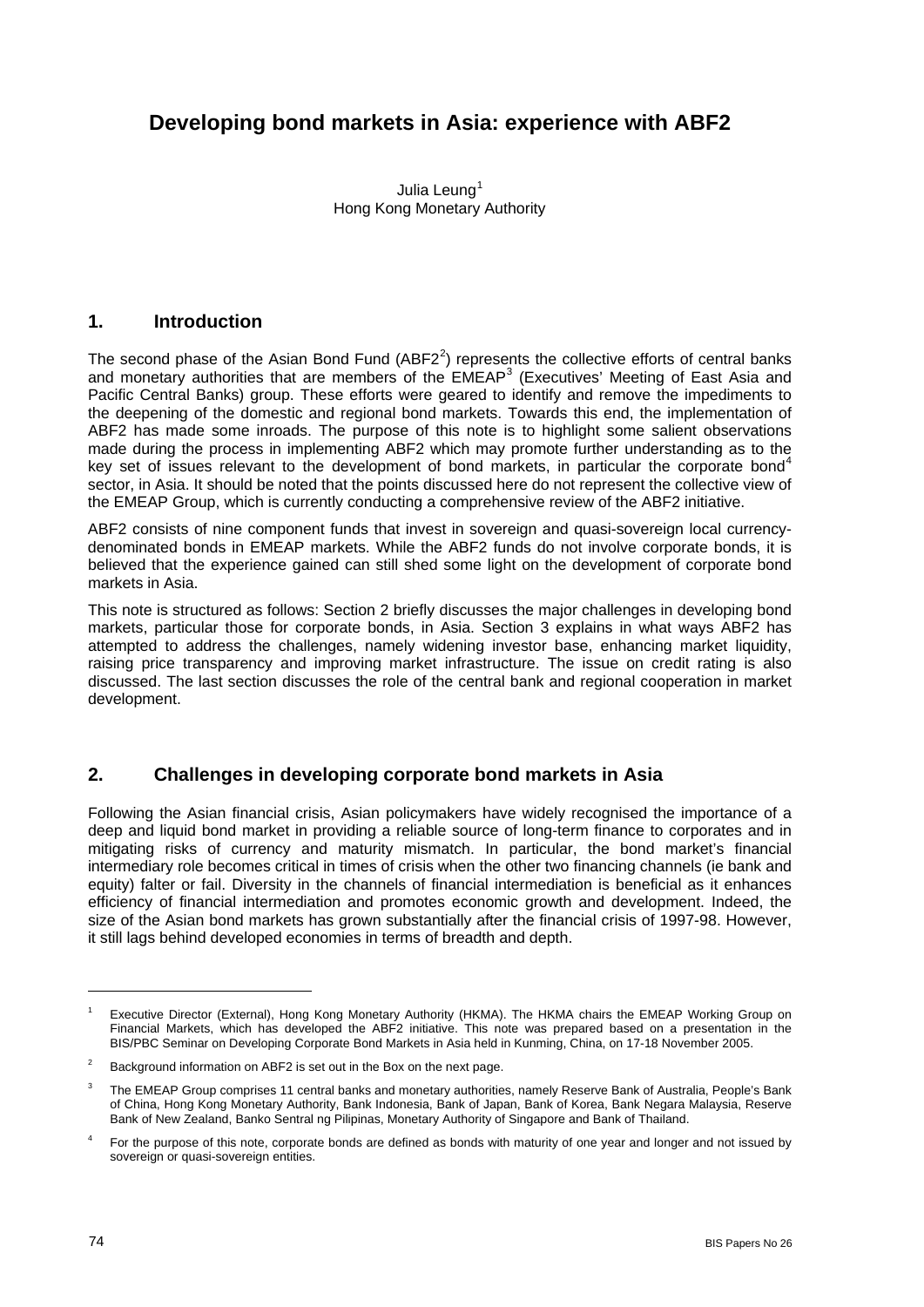#### **Background on ABF2**

The Asian Bond Fund (ABF) is an initiative developed by the EMEAP that aims at broadening and deepening the domestic and regional bond markets in Asia. In June 2003, the EMEAP launched the first stage of ABF (ABF1), which invests in a basket of US dollar denominated bonds issued by Asian sovereign and quasisovereign issuers in EMEAP economies (excluding Australia, Japan and New Zealand). Building on the success of ABF1, the EMEAP has worked to extend the ABF concept to bonds denominated in local currencies and launched the second phase of ABF (ABF2) in July 2005. ABF2 comprises a total of nine component funds: a Pan-Asian Bond Index Fund (PAIF) and eight single-market funds. PAIF is a single-index bond fund investing in sovereign and quasi-sovereign local currency-denominated bonds issued in the eight EMEAP markets. Each of the eight single-market funds invests in sovereign and quasi-sovereign local currency-denominated bonds issued in the respective EMEAP market. All nine funds are by design passively managed funds that seek to track the performance of pre-determined and transparent bond indices provided by iBoxx. Passively managed bond funds are a relatively new asset class in Asia.

The EMEAP group has invested a total of US\$2 billion of seed money in ABF2: US\$1 billion in PAIF and US\$1 billion in the eight single-market funds. The EMEAP group has given careful consideration to the size of its investment such that it would neither be so large as to crowd out private sector investors nor so small as to be unable to benefit from economies of scale in terms of supporting the necessary infrastructure for the funds.

To ensure the broadest participation from all levels of investors, the component funds of ABF2 are structured either as exchange-traded funds (ETFs) or open-ended funds, depending on the regulatory and market conditions of the respective markets.

As of end 2005, PAIF and three single-market funds in Hong Kong SAR, Malaysia, and Singapore were listed, with the remaining five single-market funds to be offered in the next few months.<sup>[6](#page-1-1)</sup>

The following factors are often cited as impeding the development of corporate bond markets in Asia:

- *Low investor participation*. With ample liquidity in the banking system, it is true that Asian banks and financial institutions have increased their appetite for bonds in recent years. Institutional investors other than banks, such as pension funds or provident funds, have also played a more active role as the amount of funds under management is growing alongside an aging population. However, retail investors' participation is still low, while in some markets, restrictions on cross-border investment in individual markets have discouraged foreign investors.
- *Low liquidity*. There is a lack of liquidity in the secondary markets for corporate bonds. Such a low degree of liquidity is often associated with the relatively small size of issues and infrequent issuance. In Asia, where there are a large number of small and medium enterprises, corporate issues are commonly constrained by the size of the balance sheet of the company. Furthermore, the buy-and-hold strategy of most bond investors further reduces the liquidity in the secondary market.
- *Low price transparency*. There is a lack of price transparency in the trading of bonds in the secondary markets. This is because the majority of bonds, particularly corporate bonds, are traded over-the-counter (OTC). This opaqueness in pricing has contributed to wide bid-ask spreads, making transactions unnecessarily costly and inefficient to investors.
- *Low credit ratings*. It has generally been observed that corporate bond issuers in Asia receive low credit ratings from the international rating agencies — below "A" for most of them. But many Asian institutional investors and official reserve managers are required to invest in bonds not lower than an "A" rating. This implies that there may exist a considerable gap between the credit ratings of the issuers and what the Asian investors, in both the public and private sector, are prepared to accept. Thus, the great majority of potential corporate issuers have been denied access to the huge pool of savings in the region.

-

<span id="page-1-0"></span><sup>5</sup> The eight EMEAP markets are: China, Hong Kong SAR, Indonesia, Korea, Malaysia, Philippines, Singapore and Thailand.

<span id="page-1-1"></span><sup>6</sup> For further details on the background of ABF2, please see: G. Ma and E Remolona, 2005, "Opening markets through a regional bond fund: lessons from ABF2", *BIS Quarterly Review*, June, pp 81-92.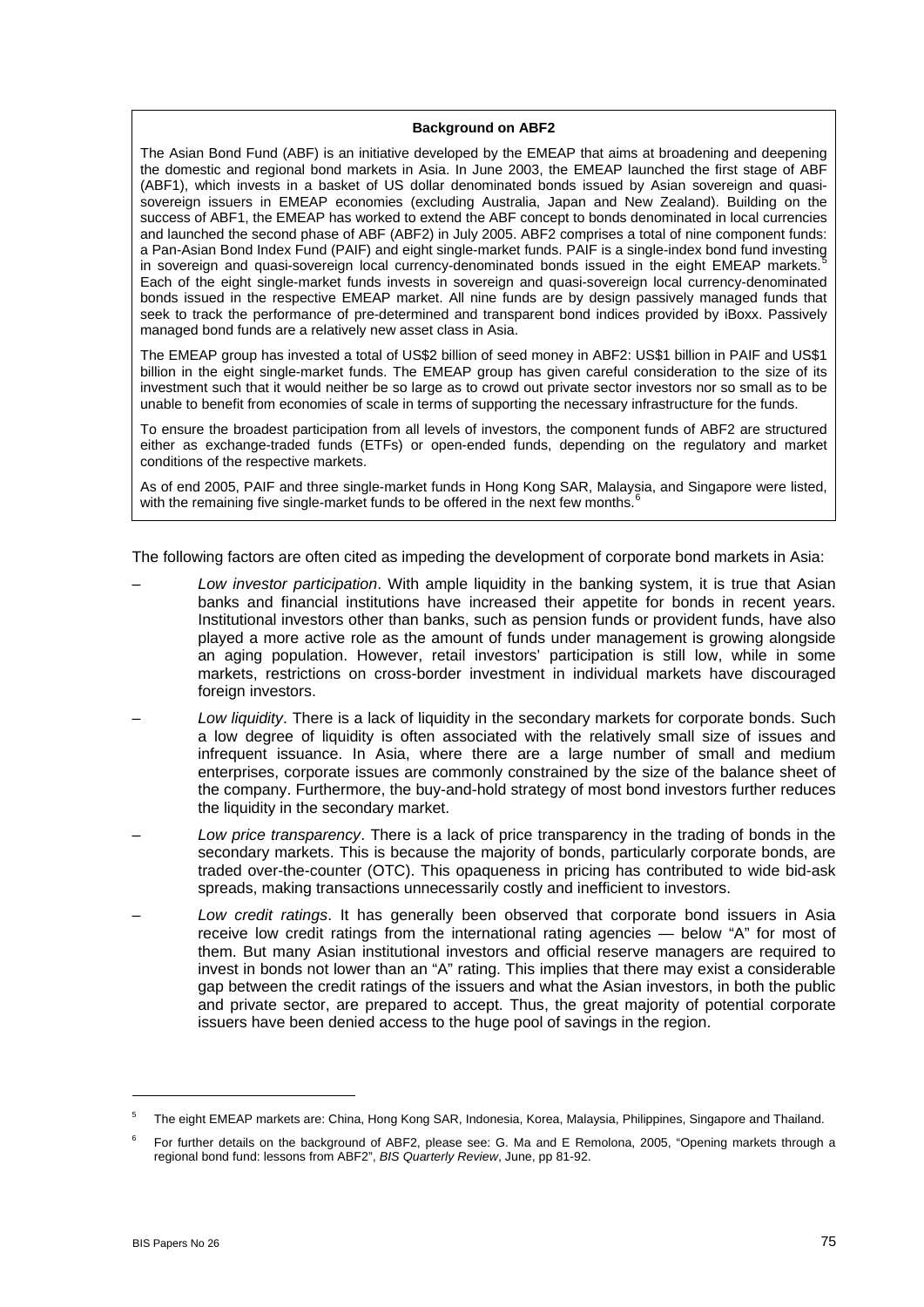– *High taxation*. Withholding taxes and taxes on financial transactions remain prohibitively high for non-resident investors in some markets. For instance, in Korea, the withholding taxes on interest income applicable to non-resident investors and taxes on capital gains derived from holding of bonds can be as high as 27.5%, discouraging foreign investor participation in the local bond market.

# **3. Experience with ABF2**

The component funds of ABF2 invest in sovereign and quasi-sovereign local currency-denominated bonds in EMEAP markets. Notwithstanding the fact that ABF2 is concerned with bond funds, we faced similar issues, as mentioned above, in taking forward the initiative. As such, the experience gained from the implementation of ABF2 may be helpful as we consider how to further develop corporate bond markets in Asia. In particular, we discuss below how ABF2 addresses such challenges as widening investor base, enhancing market liquidity, raising price transparency and improving market infrastructure. The issue of credit ratings is also discussed.

### **A. Broadening the investor base**

A primary question in the ABF2 initiative is how to design a bond fund that would appeal to a broad investor base (whether retail or institutional) and facilitate access by investors including local and foreign investors. Specifically, we compare below the experience gained from the two funds listed in Hong Kong SAR, namely PAIF and the Hong Kong Bond Index Fund, to highlight factors that may affect investor interest. This is followed by a discussion of the removal of regulatory and market impediments to facilitate foreign access in various economies, and also of efforts to adopt best international practice in the ABF2 funds as part of the attempt to appeal to foreign investors.

## *(i) Acceptance of PAIF and the Hong Kong Bond Index Fund*

PAIF and the Hong Kong Bond Index Fund have made some inroads in gaining investors' acceptance as reflected by the decent growth of the two funds in terms of the asset size (Table 1) since their listing in Hong Kong SAR.<sup>[7](#page-2-0)</sup> Notwithstanding the rising interest rate environment, the Hong Kong Bond Index Fund has grown by 49% although PAIF has grown more moderately by 13%.

There are three main factors which have contributed to the impressive growth of the Hong Kong Bond Index Fund: a) low cost of participation, b) appeal to retail investors through the launch of a savings plan, and c) appeal to institutional investors with Hong Kong dollar liabilities.

The entry threshold for investing in ABF2 is intentionally kept low so as to encourage participation of individual investors. The trading board lot size applicable to PAIF is 10 units while that for the Hong Kong Bond Index Fund is 100 units only. That means the minimum amount of investment can be as low as US\$1,000 for PAIF and US\$1,300 for the Hong Kong Bond Index Fund. As they are ETFs, the brokerage commissions (generally 0.25%, charged at brokers' discretion) and other charges for trading PAIF and the Hong Kong Bond Index Fund are as low as that for the trading of stocks, hence enhancing their attractiveness to those individual investors who are experienced stock market participants. The cost advantage of ETFs is most notable when compared with other bond funds currently available on markets. For PAIF, there is no subscription fee. The management fee is about 16 basis points per annum and the total expense ratio is approximately 30 basis points per annum. But for most actively managed bond funds, the subscription fee varies from 3% to as much as 5%. The management fees range from 0.75% to 1.25%, with total expense ratios exceeding 1.5% per annum. Such high transaction costs for actively managed funds deter investor participation.

l

<span id="page-2-0"></span><sup>7</sup> The Hong Kong Bond Index Fund on 21 June and the PAIF as listed on 7 July 2005.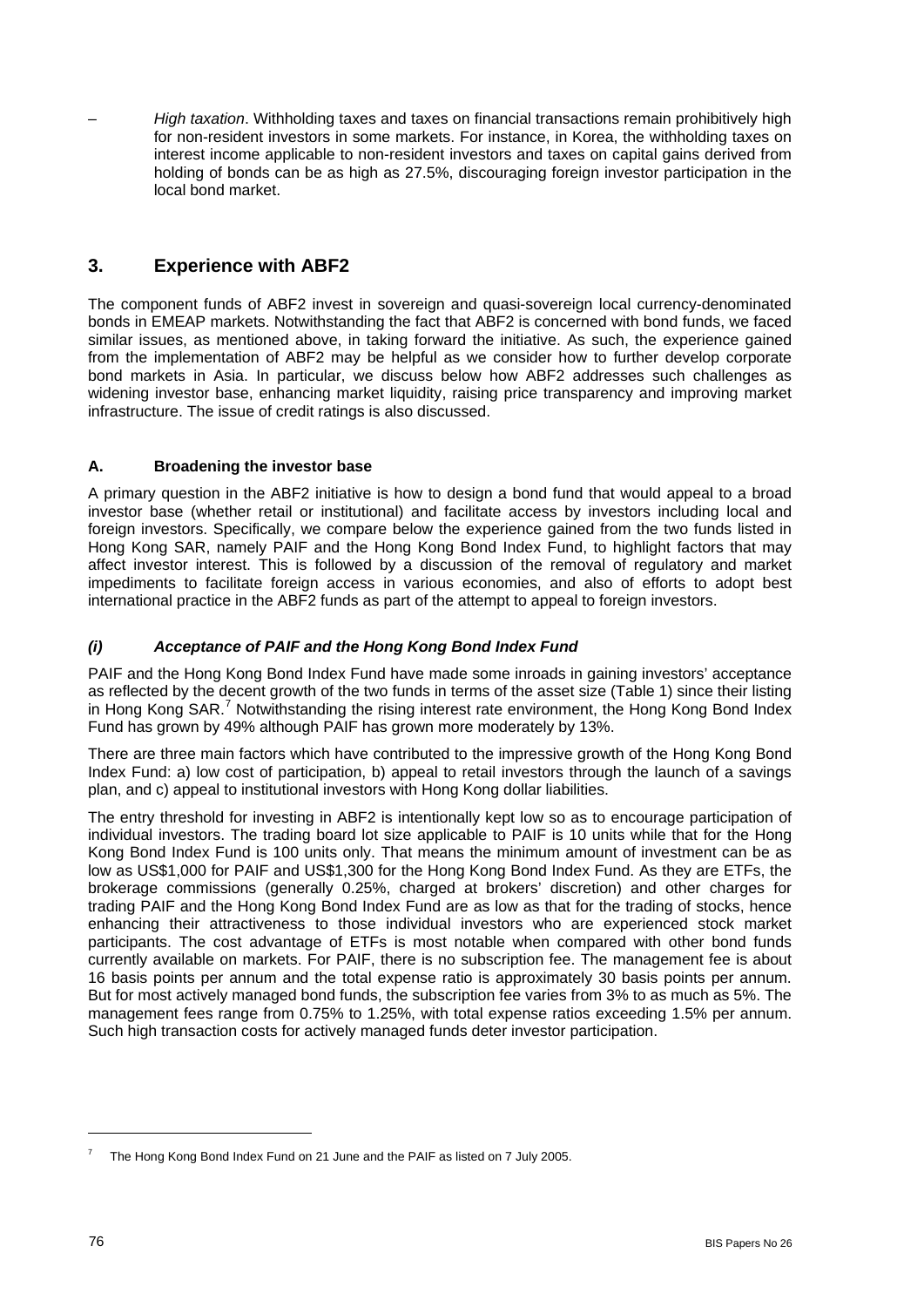#### Table 1

### **Performance of PAIF and of the Hong Kong Bond Index Fund**

|                         | <b>PAIF</b> | <b>Hong Kong Bond Index Fund</b> |
|-------------------------|-------------|----------------------------------|
| Net asset value         | 1,126,359   | 270,900                          |
| - Growth in amount*     | 127,789     | 88,900                           |
| - Growth in percentage* | 13%         | 49%                              |
| Daily average turnover  | 93          | 813                              |

As at end-November 2005 (in thousands of USD)

\*The difference between the net asset value and the initial seed money contributed by the EMEAP Group.

Source: Bloomberg.

To further facilitate investment at retail level, the fund manager of the Hong Kong Bond Index Fund has worked with commercial banks to introduce a savings plan which allows individual investors to invest as little as US\$130 monthly in the Hong Kong Bond Index Fund. Two of the largest commercial banks in Hong Kong SAR have participated in the scheme, which offers to automatically deduct a preagreed amount of deposits from the client's bank account for investment in the Hong Kong Bond Index Fund. Such an averaging method of investment not only allows a further reduction in the effective entry threshold for investment but also helps minimise the cost to poor market timing decisions by retail investors.

Much of the increase in the asset size of the Hong Kong Bond Index Fund was contributed by institutional investors, eg pension funds or provident funds. The Hong Kong Bond Index Fund seems to provide a good match to their Hong Kong dollar liabilities.

PAIF, despite its low cost features similar to those of the Hong Kong Bond Index Fund, seems to be taking a slower start. PAIF which offers access and exposure to eight markets in Asia in one go is a brand new asset class. Feedback from State Street Global Advisors, the fund manager for PAIF which has conducted numerous roadshows in Japan, Europe and the US to market the fund, suggests that this asset class is gaining more acceptance among Japanese investors (such as Japanese banks), but less so among traditional pension funds and other institutional investors in US and Europe. This is not helped by the low management fee embedded in the passively managed fund. The 15 basis points in management fee for PAIF's fund manager have meant that the budget for marketing is limited. There is also little room for providing incentives to distributors in individual markets. It is useful to note that Standard & Poor's Depository Receipts (commonly known as "spiders"), the first ETF offered in the US, took three years since launch before they took off to become a success phenomenon in the 1990s.

### *(ii) Removal of cross-border impediments*

ABF2 was instrumental in the lifting of cross-border restrictions to allow greater participation of foreign investors in several markets.

PAIF was the first foreign investor that obtained permission to invest in both exchange-traded bonds and interbank traded bonds in Mainland China, and to enjoy flexibility in the repatriation of proceeds. Qualified Foreign Institutional Investors (QFII), for example, may only invest in exchange-traded renminbi bonds, subject to various limits on investment and repatriation.

In Malaysia, the foreign exchange administration rules have been liberalised to facilitate cross-border investment, including the access by PAIF. The Malaysian authorities have also lifted all restrictions on non-resident hedging activities. Companies controlled by non-residents now enjoy full access to onshore credit facilities in local currency. In Thailand and Malaysia, domestic bond markets have been opened to issuance by multilateral agencies and non-resident investors are now exempted from withholding tax.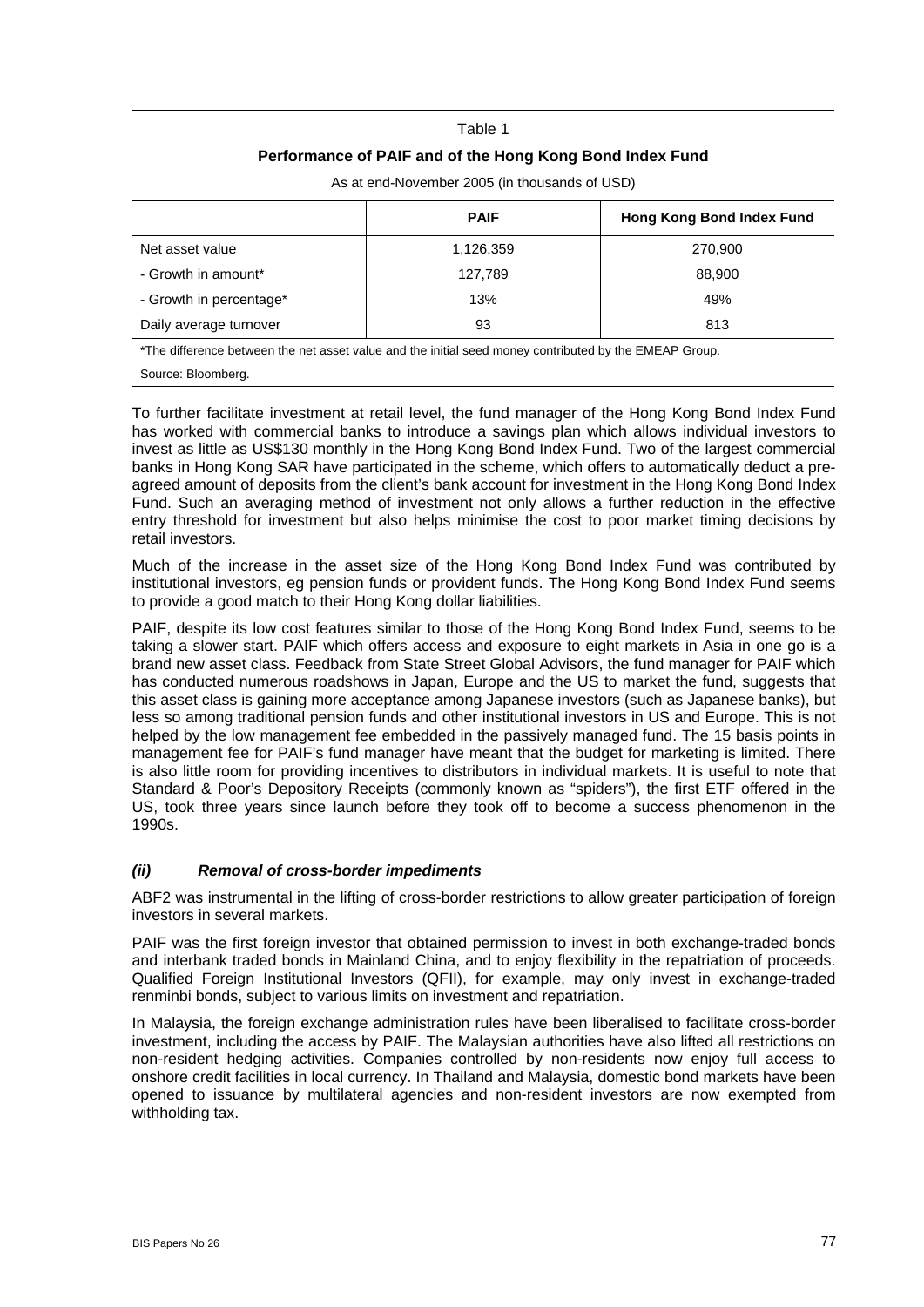### *(iii) Adoption of international practice*

Observance of best international practice would likely encourage greater foreign investor participation. The PAIF-related documents such as trust deed and prospectus were carefully drafted in line with international standards and best practices. They serve as a model in the drafting of fund documents for other ABF2 Funds, therefore helping to promote the adoption of international standards among the EMEAP markets.

That said, the work on documentation of the component funds of ABF2 is extremely taxing, given the diverse regulations and standards required in individual EMEAP markets. One illustrative example is the valuation of the component funds of ABF2. To protect investors, the EMEAP suggested having the trustee conduct the valuation of the funds since the trustee, unlike the fund manager, should not have a vested interest in the fund performance. This is also a common practice in developed markets. But, in most EMEAP markets, there are local regulations requiring fund mangers to perform the valuation instead. After lengthy discussions with relevant regulators, the EMEAP finally determined that the fund managers might perform the valuation as required by local regulation but, as an additional safeguard, the verification of the figures by trustees would be required.

### **B. Enhancing market liquidity**

The lack of liquidity deters investors as they are likely to face high costs of transaction. To enhance market liquidity of the ABF2 funds, a market-making mechanism, which is common in the trading of government securities, has been adopted where possible to ensure the tightness of bid-ask spreads in the trading of the ABF funds on the stock exchanges. In implementing ABF2, we found out that it was not at all an easy task to sign up financial institutions as market-makers since they would need to make system changes and bring together two different profit centres, namely the equity team (with access to the exchange) and the fixed income team. Both monetary incentives (eg waivers of dilution levies) and non-monetary incentives (eg the right to do partial in-kind creation) have been provided, which helped sign up two market-makers for each of PAIF and the Hong Kong Bond Index Fund.<sup>[8](#page-4-0)</sup> For PAIF, securities lending facilities for its units are available so as to facilitate market-makers to manage their position.

The market-making arrangements have proved to be effective in maintaining tight bid-ask spreads. For instance, the average bid-ask spread for PAIF was roughly US\$0.16 (compared to a traded price of US\$[9](#page-4-1)8.30 per unit<sup>9</sup>) and for the Hong Kong Bond Index Fund it was  $HK$0.08$  (compared to a traded price of HK\$98.76 per unit<sup>[10](#page-4-2)</sup>). Such spreads were narrower than that commonly observed for Asian corporate bonds.

In considering ways to enhance liquidity for corporate bond markets, a relevant question is whether a market-making mechanism may be instituted in the trading of corporate bonds. One reason why financial institutions are even more reluctant to be market-makers for corporate bonds is precisely the illiquidity of corporate issues. As many investors adopt a buy-and-hold strategy, there may not be sufficient liquidity to develop a repo or security lending market for market makers to manage their exposures. Consideration should therefore be given to encouraging the development of a repo or security lending market.

### **C. Raising price transparency**

Transparency enhances market efficiency and fosters investor confidence. Numerous studies in the US have shown that increased transparency about traded price has led to narrower bid-ask spreads for corporate bonds.<sup>[1](#page-4-3)1</sup> The structuring of the ABF2 funds as bond ETFs would indeed raise the

l

<span id="page-4-0"></span><sup>8</sup> HSBC and Deutsche Securities Asia.

<span id="page-4-1"></span><sup>9</sup> Reference price as at 30 November 2005.

<span id="page-4-2"></span><sup>&</sup>lt;sup>10</sup> Reference price as at 30 November 2005.

<span id="page-4-3"></span><sup>&</sup>lt;sup>11</sup> Edwards, A K, L S Harris and M S Piwowar (2005) "Corporate Bond market transparency and transaction costs", US Securities and Exchange Commission.